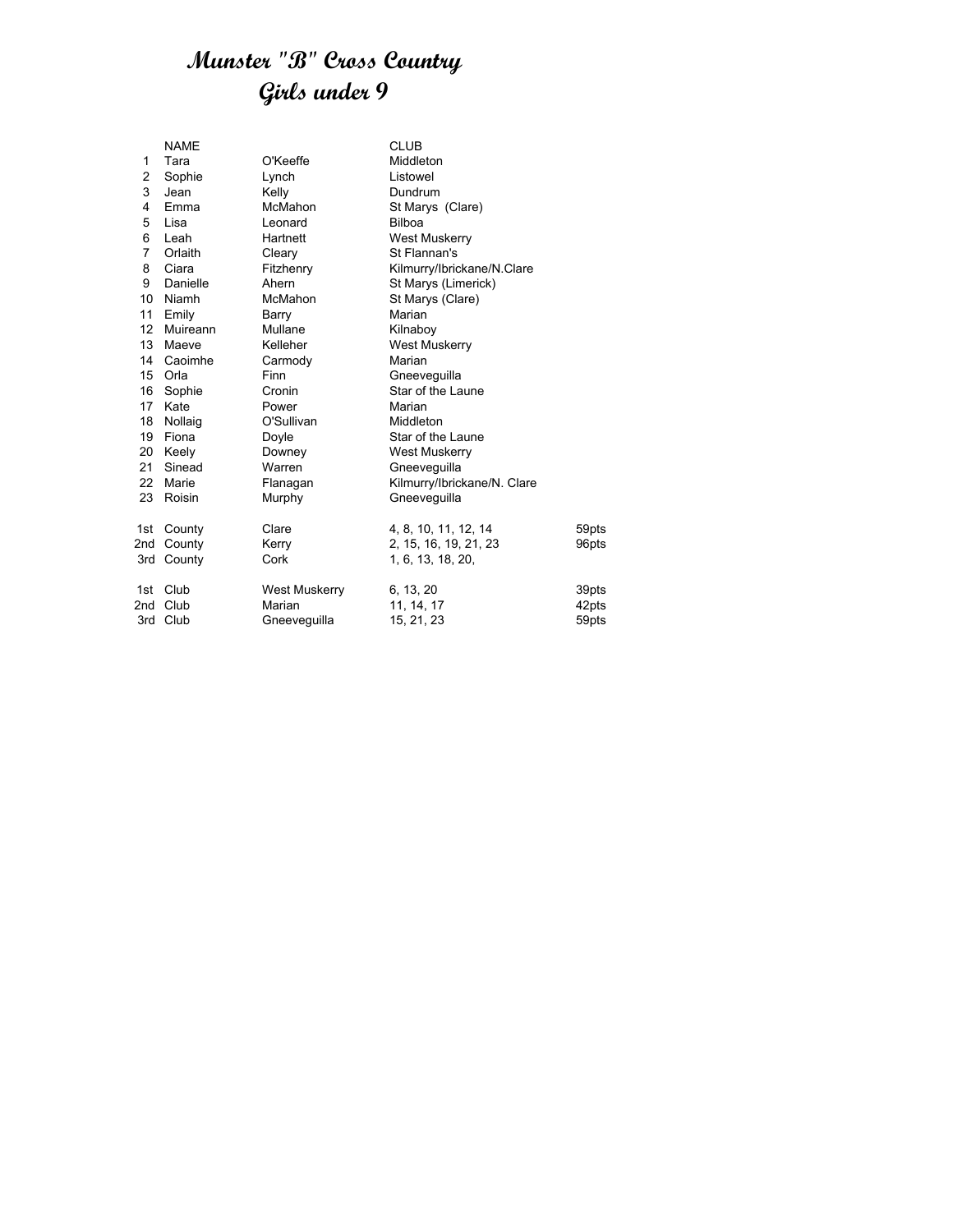| 1               | Eoin       | O'Looney              | Kilmurry/Ibrickane/North Clare |        |
|-----------------|------------|-----------------------|--------------------------------|--------|
| $\overline{c}$  | Niall      | Canavan               | Kilmurry/Ibrickane/North Clare |        |
| 3               | Oisin      | O'Looney              | Kilmurry/Ibrickane/North Clare |        |
| 4               | Sean       | McCarthy              | Doheny                         |        |
| 5               | Eoghan     | O'Scannail            | <b>West Muskerry</b>           |        |
| 6               | Eoin       | Grace                 | <b>St Cronans</b>              |        |
| $\overline{7}$  | Saul       | Boyd                  | Kilmurry/Ibrickane/North Clare |        |
| 8               | Adam       | Corgio                | Carrignavar                    |        |
| 9               | Padraig    | Power                 | St Mary (Limerick)             |        |
| 10              | David      | Ryan                  | Moycarkey Coolcroe             |        |
| 11              | Gary       | Matthews              | Star of the Laune              |        |
| 12 <sup>2</sup> | Darragh    | Neylon                | Marian                         |        |
| 13              | Sean       | Mannion               | St. Mary's CL                  |        |
|                 | 14 Kevin   | Hassett               | St. Mary's CL                  |        |
| 15              | Luke       | Callanan              | St. Mary's CL                  |        |
| 16              | Brian      | O'Keefe               | Gneeveguilla                   |        |
|                 | 17 Padraig | Galvin                | <b>West Muskerry</b>           |        |
| 18              | Brian      | Murphy                | Gneeveguilla                   |        |
| 19              | Sean       | Clancy                | Kilmurry/Ibrickane/North Clare |        |
| 20              | Ben        | <b>Baeuchle</b>       | Bandon                         |        |
| 21              | Ben        | O'Connor              | Kilmurry/Ibrickane/North Clare |        |
|                 | 22 Gavin   | Hayden                | Moycarkey Coolcroe             |        |
| 23              | Conor      | Sheehy                | St. Cronan's                   |        |
|                 | 24 Conor   | Murphy                | Kilmurry/Ibrickane/North Clare |        |
| 25              | Sean Jack  | O'Leary               | Gneeveguilla                   |        |
|                 | 26 Gary    | Cronin                | Gneeveguilla                   |        |
| 27              | Jason      | Herbert               | Marian                         |        |
| 28              | Dylan      | Mulligan              | St. Cronan's                   |        |
|                 | 29 C.J.    | O'Sullivan            | Gneeveguilla                   |        |
| 30              | Sean       | Hamilton              | Spa Fenit Barrow               |        |
| 31              | Muiris     | Fitzgerald            | Iveragh                        |        |
|                 | 32 Craig   | McKiernan             | St. Mary's CL                  |        |
| 33              | Jonathan   | Strapp                | Moycarkey Coolcroe             |        |
| 34              | Declan     | Mullen                | Gneeveguilla                   |        |
| 35              | Gary       | Mulligan              | St. Cronan's                   |        |
|                 |            |                       |                                |        |
|                 | 1st County | Clare                 | 1, 2, 3, 6, 7, 12              | 31pts  |
|                 | 2nd County | Kerry                 | 11, 16, 18, 25, 26, 29         | 125pts |
|                 | 3rd County | Cork                  |                                |        |
|                 |            |                       | 2, 5, 8, 17, 20                |        |
|                 | 1st Club   | Kilmurry Ibrickane/N. |                                |        |
|                 |            | Clare                 | 1, 2, 3, 7                     | 13pts  |
|                 | 2nd Club   | St. Mary's Clare      | 13, 14, 15, 26                 | 74pts  |
| 3rd             | Club       | Gneeveguilla          | 16, 18, 25, 26                 | 85pts  |
|                 |            |                       |                                |        |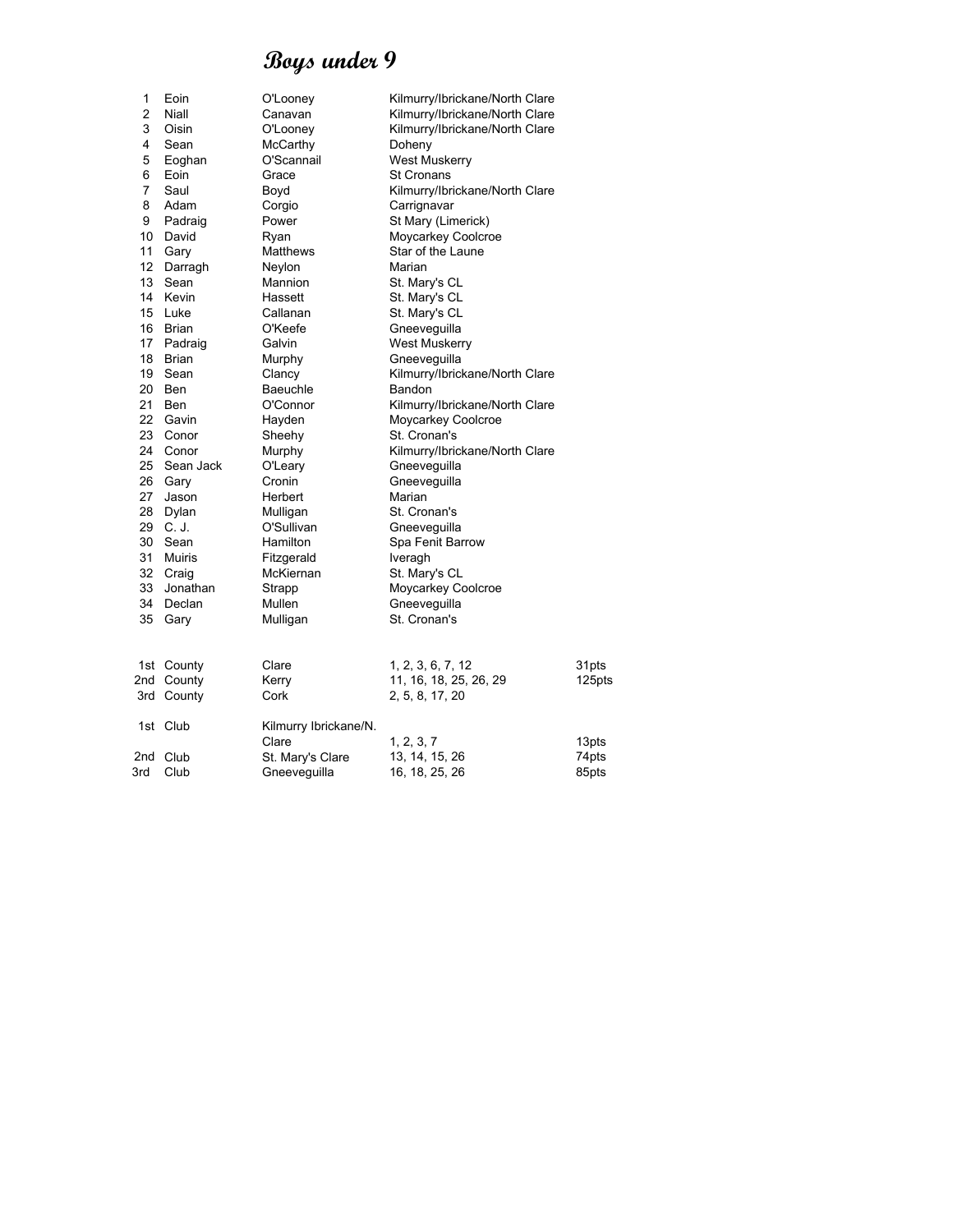| 1        | Eimear         | Kissane            | Iveragh                                     |        |
|----------|----------------|--------------------|---------------------------------------------|--------|
| 2        | Saoirse        | McGeever           | Clonmel                                     |        |
| 3        | Aoife          | Crowley            | Spa/Fenit/Barrow                            |        |
| 4        | Lorraine       | Doyle              | Clonmel                                     |        |
| 5        | Elaine         | Kelly              | Dundrum                                     |        |
| 6        | Ciara          | Crowley            | Donehy                                      |        |
| 7        | Laura          | Chesser            | Ennis Track                                 |        |
| 8        | Grainne        | Cremmins           | Ennis Track                                 |        |
| 9        | Mollie         | Kavanagh           | Moyne                                       |        |
| 10       | Cassie         | O'Brien            | Youghal                                     |        |
| 11       | Bronagh        | Kearns             | Doheny                                      |        |
| 12       | Kate           | Geary              | St Marys Lk                                 |        |
| 13       | Katelyn        | McCarthy           | Spa/Fenit/Barrow                            |        |
| 14       | Niamh          | Bernard            | Youghal                                     |        |
| 15       | Fiona          | Everard            | Bandon                                      |        |
| 16       | Stephanie      | O'Sullivan         | West Muskerry                               |        |
| 17       | Eadaoin        | Lyons              | St. Mary's Lk                               |        |
| 18       | Cliona         | Dowling            | Blarney Inniscarra                          |        |
| 19       | Katie          | Considine          | Kilmurry Ibrickane/N. Clare                 |        |
| 20       | Cliona         | Fitzgerald         | Iveragh                                     |        |
| 21       | Zoe            | Goggin             | Youghal                                     |        |
| 22       | Sharon         | O'Sullivan         | <b>West Muskerry</b>                        |        |
| 23       | Gillian        | Finucane           | St. Mary's CL                               |        |
| 24       | Rita           | O'Brien            | <b>Blarney Inniscarra</b>                   |        |
| 25       | Aisling        | O'Connell          | An Riocht                                   |        |
| 26       | Lauren         | Coakley            | Skibbereen                                  |        |
| 27       | Lisa           | Lovell             | Bandon                                      |        |
| 28       | Roisin         | O'Malley           | <b>Bilboa</b>                               |        |
| 29<br>30 | Mari<br>Ria    | Dineen             | Bandon<br>Ennis Track                       |        |
|          |                | Flanagan           |                                             |        |
| 31       | Scarlett       | Douglas            | Doheny                                      |        |
| 32<br>33 | Lucy           | Hayes              | Dundrum                                     |        |
| 34       | Niamh<br>Marie | O'Grady<br>Sheahan | Kilnaboy                                    |        |
| 35       |                |                    | St. Mary's Lk                               |        |
| 36       | Triona         | Crowley            | Doheny                                      |        |
| 37       | Niamh          | Courtney           | Marian                                      |        |
| 38       | Niamh<br>Orla  | Fitzhenry          | Kilmurry Ibrickane/N. Clare<br>Gneeveguilla |        |
| 39       | Claire         | Coffey<br>English  | St. Mary's Lk                               |        |
| 40       | Stephanie      | Moore              | Dundrum                                     |        |
| 41       | Mary           | Teehan             | St. Flannan's                               |        |
| 42       | Roisin         | Coveney            | Bandon                                      |        |
| 43       | Ellen          | O'Sullivan         | Gneeveguilla                                |        |
| 44       | Aoife          | Doyle              | Star of the Laune                           |        |
| 45       | Jennifer       | Geary              | Youghal                                     |        |
| 46       | Lauren         | O'Mahonev          | Youghal                                     |        |
| 47       | Emma           | Sullivan           | <b>Blarney Inniscarra</b>                   |        |
| 48       | Dearbhal       | Kearns             | Doheny                                      |        |
| 49       | Marie Claire   | Adamson            | Liscarroll                                  |        |
| 50       | Beatrice       | Casey              | Gneeveguilla                                |        |
| 51       | Aine           | Mullane            | Kilnaboy                                    |        |
| 52       | Ciara          | McMahon            | Kilmurry Ibrickane/N. Clare                 |        |
| 53       | Arlene         | Fouhy              | Carraig na Bhfear                           |        |
| 54       | Orlaith        | Keating            | Skibbereen                                  |        |
| 55       | Lauren         | <b>Buckley</b>     | Skibbereen                                  |        |
| 56       | Ailbhe         | Hogan              | Ennis Track                                 |        |
| 57       | <b>Brid</b>    | Moloughney         | Carraig na Bhfear                           |        |
| 58       | Michelle       | Flanagan           | Kilmurry Ibrickane/N. Clare                 |        |
| 59       | Marlyn         | O'Leary            | Gneeveguilla                                |        |
| 60       | Eleanor        | Mullen             | Gneeveguilla                                |        |
| 61       | Kathleen       | Maguire            | Skibbereen                                  |        |
|          |                |                    |                                             |        |
|          | 1st County     | Cork               | 6, 10, 11, 14, 15, 16                       | 72pts  |
|          | 2nd County     | Tipperary          | 2, 4, 5, 9, 32, 40                          | 92pts  |
| 3rd      | County         | Clare              | 7, 8, 19, 23, 30, 33                        | 120pts |
|          |                |                    |                                             |        |
|          | 1st Club       | Doheny             | 6, 11, 31, 35                               | 83pts  |
|          | 2nd Club       | Youghal            | 10, 14, 21, 45                              | 90pts  |
|          | 3rd Club       | Ennis Track        | 7, 8, 30, 56                                | 101pts |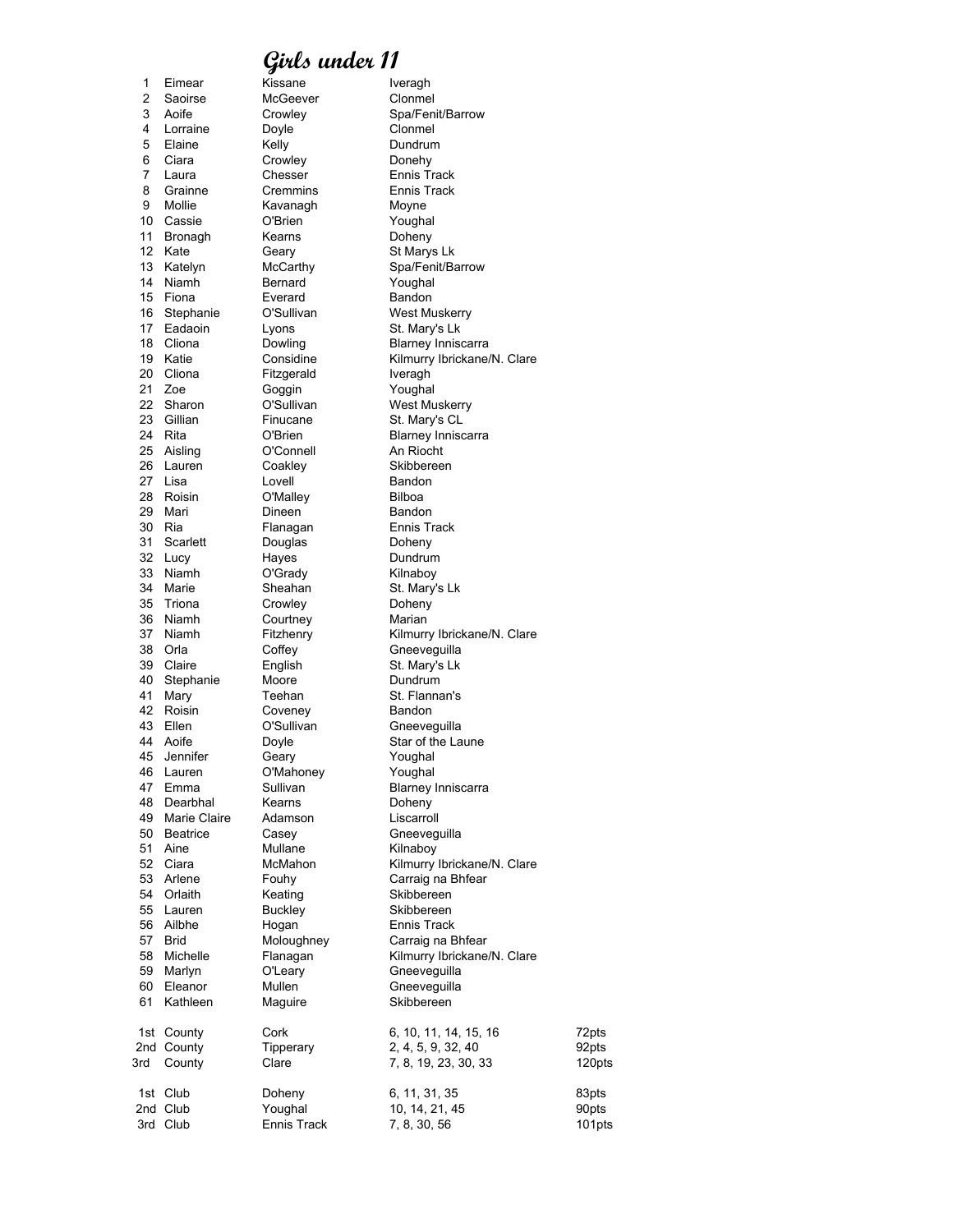| 1        | Damon            | Gregory                | Clonmel                        |        |
|----------|------------------|------------------------|--------------------------------|--------|
| 2        | Sean             | Moloney                | Moyne                          |        |
| 3        | Jason            | McCarthy               | St Cronan's                    |        |
| 4        | Eoghan           | Tubridy                | St Johns                       |        |
| 5        | Cillian          | <b>Burke</b>           | Kilmihil                       |        |
| 6        | Ronan            | Grace                  | St Cronan's                    |        |
| 7        | Padraig          | Malone                 | Kilmurry/Ibrickane/North Clare |        |
| 8        | Eoghan           | McElhinney             | Bantry                         |        |
| 9        | Christopher      | Heffernan              | St Brendan's                   |        |
| 10       | Brian            | Everard                | Bandon                         |        |
| 11<br>12 | Padraig          | O'Donovan<br>Dunne     | An Gaeltacht                   |        |
|          | Billy<br>13 Cian |                        | Youghal<br>Marian              |        |
|          | 14 Philip        | Wright<br>Dowling      | Bantry                         |        |
| 15       | Seadnaidh        | Smyth                  | Midleton                       |        |
| 16       | David            | Sheehy                 | St. Cronan's                   |        |
| 17       | Ciaran           | Buckley                | Kilmurry/Ibrickane/North Clare |        |
| 18       | David            | O'Flynn                | Carraig na Bhfear              |        |
| 19       | Kieran           | Hennessy               | Moycarkey Coolcroo             |        |
| 20       | Darragh          | Crimmins               | Marian                         |        |
| 21       | Aidan            | O'Sullivan             | Bantry                         |        |
| 22       | Cathal           | McCarthy               | Doheny                         |        |
| 23       | Conchobher       | Ryan                   | <b>Thurles Croke</b>           |        |
| 24       | Ryan             | Mulligan               | St. Cronan's                   |        |
| 25       | Conlon           | O'Leary                | Gneeveguilla                   |        |
| 26       | Tomas            | O'Neill                | Gneeveguilla                   |        |
| 27       | Cathal           | Hurley                 | Bantry                         |        |
| 28       | Ryan             | Dolan                  | Spa Fenit Barrow               |        |
| 29       | Tom              | Hayes                  | Moycarkey Coolcroo             |        |
| 30       | Joseph           | O'Donovan              | Doheny                         |        |
| 31       | Patrick          | <b>Bohane</b>          | Skibbereen                     |        |
| 32       | David            | Laffan                 | Bandon                         |        |
| 33       | Robert           | McNamara               | Duhallow                       |        |
| 34       | Cian             | Barron                 | St. Cronan's                   |        |
| 35       | Sean             | Malone                 | Kilmurry/Ibrickane/North Clare |        |
| 36       | Gearoid          | McCarthy               | Doheny                         |        |
| 37       | Cian             | McGarry                | Spa Fenit Barrow               |        |
| 38       | Patrick          | Haren                  | Kilmurry/Ibrickane/North Clare |        |
| 39       | John             | Herbert                | Marian                         |        |
| 40<br>41 | Ruari            | Crimmins<br>Kelleher   | Marian<br>Star of the Laune    |        |
| 42       | Sean<br>Brian    | Considine              | Kilmurry/Ibrickane/North Clare |        |
| 43       | Ronan            | Barry                  | Marian                         |        |
| 44       | David            | Finn                   | Gneeveguilla                   |        |
| 45       | Dylan            | Scannell               | Bandon                         |        |
| 46       | Mairtin          | Gorman                 | Faranfore MV                   |        |
| 47       | Barry            | Loughnane              | St. Cronan's                   |        |
| 48       | Damien           | Hurley                 | Bantry                         |        |
| 49       | Andrew           | Cronin                 | Gneeveguilla                   |        |
| 50       | Liam             | <b>Bohane</b>          | Skibbereen                     |        |
| 51       | Will             | Douglas                | Doheny                         |        |
| 52       | Rian             | Hayden                 | Doheny                         |        |
| 53       | Dylan            | McCarthy               | Skibbereen                     |        |
| 54       | Joseph           | Carmody                | Marian                         |        |
| 55       | Finbar           | Maguire                | Skibbereen                     |        |
| 56       | Colm A.          | O'Sullivan             | St. Brendan's                  |        |
| 57       | Cillian          | Lane                   | Skibbereen                     |        |
| 1st      | County           | Clare                  | 3, 4, 5, 6, 7, 13              | 38pts  |
| 2nd      | County           | Cork                   | 8, 10, 12, 14, 15, 18          | 77pts  |
| 3rd      | County           | Kerry                  | 9, 25, 26, 28, 37, 41          | 166pt: |
| 1st      | Club             | St. Cronan's           | 3, 6, 16, 24                   | 49pts  |
| 2nd      | Club             | Bantry                 | 8, 14, 21, 27                  | 70pts  |
| 3rd      | Club             | Kilmurry Ibr./N. Clare | 7, 17, 35, 38                  | 97pts  |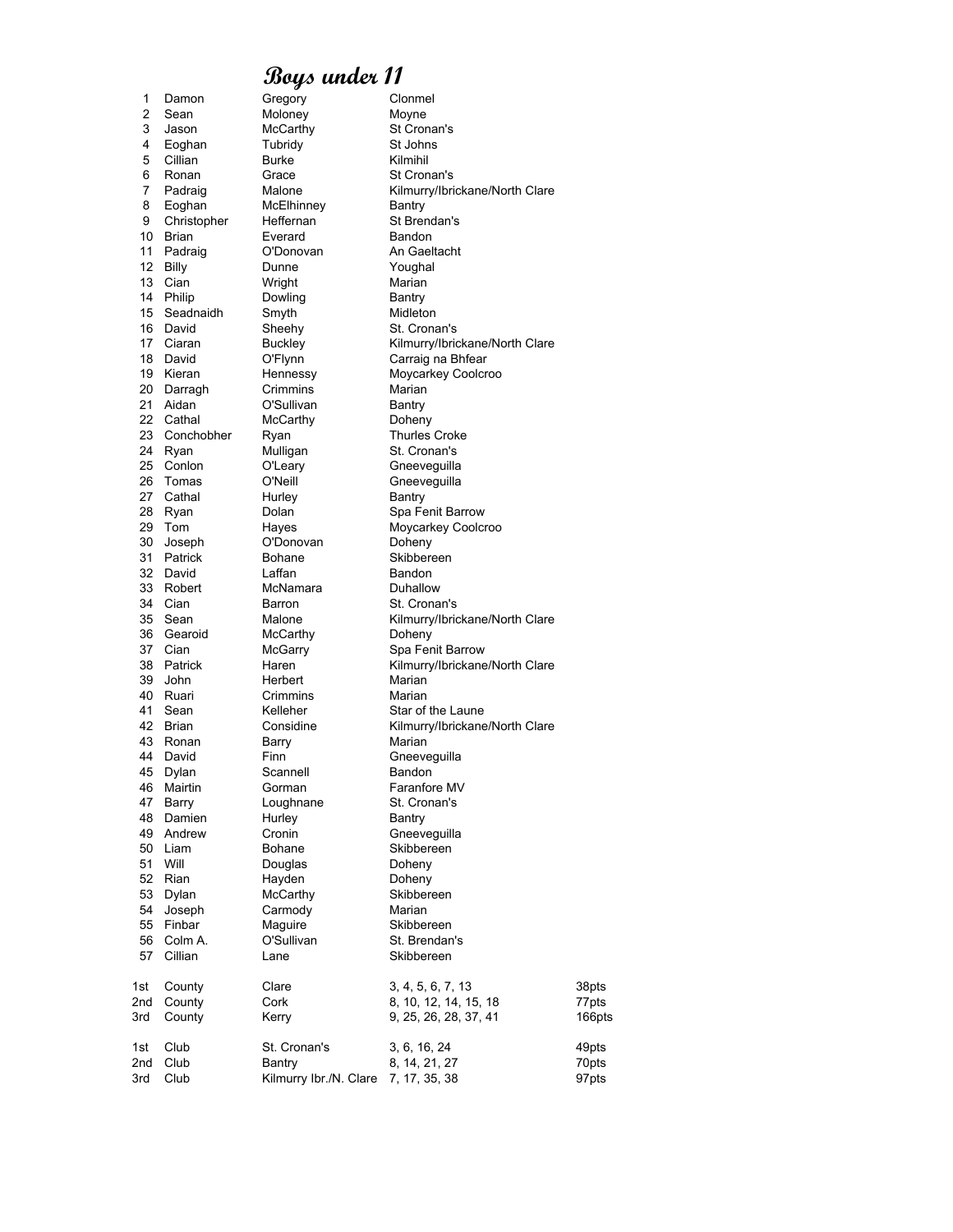1 Niamh Hayes St. Flannan's 2 Catriona Hayes Moycarkey Coolcroo 3 Rebecca Lynch Listowel 4 Rachel Merritt Carraig na Bhfear 5 Lorraine Bernard Youghal 6 Eimear Hillery Kilmurry Ibrickane/N. Clare 7 Laura Power Marian<br>8 Claire Brennan Spa Fe 8 Claire Brennan Spa Fenit Barrow<br>9 Aine Browne St. Mary's Clare 10 Muireann<br>11 Siobhan 11 Siobhan Nestor Kilmurry Ibrickane/N. Clare 12 Kate Moynihan Skibbereen 13 Seana Crowley Bandon 14 Catherine Power St. Mary's LK<br>15 Helena Murphy Bandon 15 Helena Murphy 16 Lauren Nolan Skibbereen 17 Muireann Creamer Bilboa 18 Nicola Burke St. Mary's Clare<br>19 Orlagh O'Regan Skibbereen 20 Kate McCarthy Skibbereen 21 Mary Theresa Murphy Bandon 22 Mairead Teehan St. Flannan's<br>23 Doireann Hennessy Marian 23 Doireann Hennessy<br>24 Caoimhe McMahon 25 Kate Fitzgerald Eimerick AC<br>26 Sinead Rouine Kilmurry Ibric 26 Sinead Rouine Kilmurry Ibrickane/N. Clare<br>27 Michelle Collins Skibbereen 28 Shauna Hayden Moycarkey Coolcroo 29 Rita Casey Gneeveguilla 30 Aisling Daly Youghal 31 Sarah Meaney St. Mary's Clare 32 Laura Meaney St. Mary's Clare<br>33 Lauren O'Donoghue Kilnaboy 33 Lauren O'Donoghue Kilnaboy<br>34 Carole Hogan St. Flann 35 Sarah Harte Skibbereen 36 Sinead Burke Burke Kilmihil<br>37 Sinead McCarthy Doheny 37 Sinead McCarthy 38 Aisling Hunt Skibbereen<br>39 Jessica O'Connor Marian O'Connor 40 Catherine Fouhy Carraig na Bhfear<br>41 Niamh McCarthy Youghal McCarthy Youghal<br>Crowe Kilnaboy 42 Rebecca 43 Sophie Clancy Kilmurry Ibrickane/N. Clare 44 Grainne Ryan St. Flannan's 45 Shauna Broderick 46 Katelyn O'Leary Gneeveguilla 47 Aine Ni Loingsigh Spa Fenit Barrow Niamh Crowley<br>Margaret Cleary 49 Margaret Cleary Cleary St. Flannan's 50 Elizabeth Newman Doheny<br>51 Michelle Duggan Doheny 51 Michelle Duggan Doheny O'Connor 53 Noelle **O'Sullivan** West Muskerry 1st County Clare 6, 7, 9, 10, 11, 18 61pts<br>2nd County Cork 4, 5, 12, 13, 15, 16 65pts 2nd County Cork 3rd County Cork 4, 5, 12, 13, 15, 16 65pts 3rd County 19perary 1, 2, 22, 28, 34, 44 131pts 1st Club Skibbereen 12, 16, 19, 20 67pts<br>
2nd Club KIB/N. Clare 6, 11, 24, 26 67pts 3rd Club Marian 7, 10, 23, 39 79pts

Browne St. Mary's Clare<br>
O'Shea Marian Skibbereen Kilmurry Ibrickane/N. Clare Skibbereen St. Flannan's 1, 2, 22, 28, 34, 44 2nd Club KIB/N. Clare 6, 11, 24, 26 67pts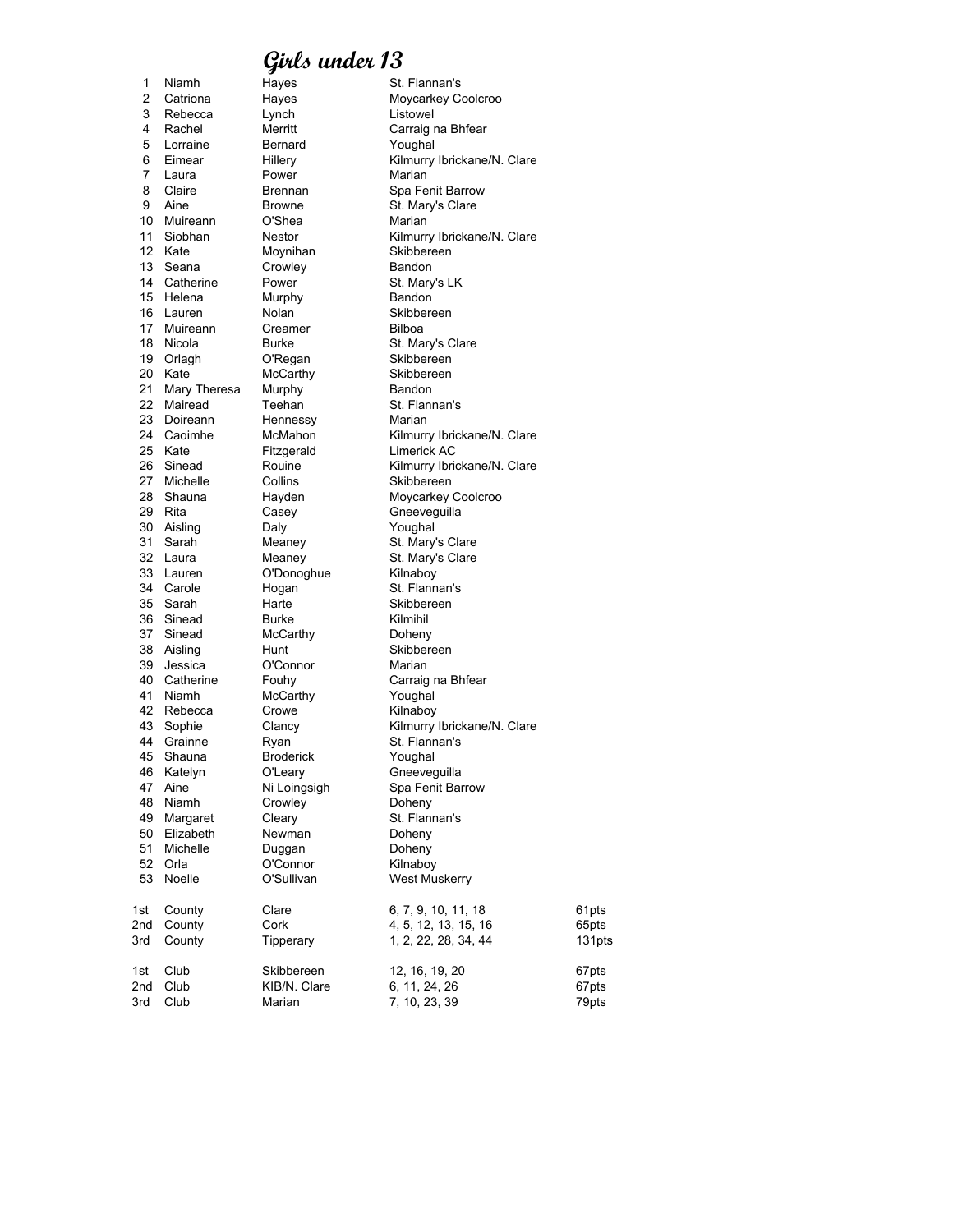| 1   | George         | Ross                 | Doheny                      |        |
|-----|----------------|----------------------|-----------------------------|--------|
| 2   | lan            | Queally              | Kilmurry Ibrickane/N. Clare |        |
| 3   | David          | O'Brien              | St. Cronan's                |        |
| 4   | Patrick        | Cunningham           | Limerick AC                 |        |
| 5   | Luke           | Harrison             | St. Cronan's                |        |
| 6   | Cathal         | Rogers               | Spa Fenit Barrow            |        |
| 7   | Jack           | <b>Browne</b>        | St. Mary's Clare            |        |
| 8   | Robert         | O'Sullivan           | Bandon                      |        |
| 9   | Fiachra        | O'Gorman             | St. Mary's Limerick         |        |
| 10  | Michael        | Healy                | Duhallow                    |        |
| 11  | Sean           | O'Donovan            | Skibbereen                  |        |
| 12  | Philip         | Queally              | Kilmurry Ibrickane/N. Clare |        |
| 13  | Anthony        | King                 | St. Mary's Clare            |        |
| 14  | James          | O'Donoghue           | <b>West Muskerry</b>        |        |
| 15  | Cian           | Sayers               | Spa Fenit Barrow            |        |
| 16  | Alan           | Connolly             | Skibbereen                  |        |
| 17  | Mitchel        | Holland              | Spa Fenit Barrow            |        |
| 18  | Fintan         | Maguire              | West Muskerry               |        |
| 19  | Padraig        | Walsh                | Glenbower                   |        |
| 20  | Cian           | Crimmins             | Marian                      |        |
| 21  | Gary           | English              | <b>Thurles Croke</b>        |        |
| 22  | Conor          | Siggins              | Skibbereen                  |        |
| 23  | Edward         | Aherne               | Bandon                      |        |
| 24  | Kevin          | Devane               | Spa Fenit Barrow            |        |
| 25  | Joseph         | Kavanagh             | Moyne                       |        |
| 26  | John           | O'Brien              | <b>Blarney Inniscarra</b>   |        |
| 27  | Paul           | O'Mahoney            | <b>Blarney Inniscarra</b>   |        |
| 28  | Andrais        | O'Scannail           | <b>West Muskerry</b>        |        |
| 29  | Tadhg          | O'Loingsigh          | Spa Fenit Barrow            |        |
| 30  | Jack           | McCarthy             | Spa Fenit Barrow            |        |
| 31  | Adam           | O'Connell            | West Muskerry               |        |
| 32  | Sean           | Hennessy             | Glenbower                   |        |
| 33  | Cian           | Creedon              | West Muskerry               |        |
| 34  | Kevin          | Purtill              | Limerick AC                 |        |
| 35  | Jack           | Adamson              | Liscarroll                  |        |
| 36  | Pierce         | Lynch                | Iveragh                     |        |
| 37  | <b>Brendan</b> | O'Leary              | Kilnaboy                    |        |
| 38  | Jos            | Gishels              | <b>West Muskerry</b>        |        |
| 39  | Drew           | Clancy               | Kilmurry Ibrickane/N. Clare |        |
| 1st | County         | Clare                | 2, 3, 5, 7, 12, 13          | 42pts  |
| 2nd | County         | Cork                 | 1, 8, 10, 11, 14, 16,       | 60pts  |
| 3rd | County         | Kerry                | 6, 15, 17, 24, 29, 30       | 121pts |
| 1st | Club           | KIB/N. Clare         | 2, 5, 12, 38                | 57pts  |
| 2nd | Club           | Spa Fenit Barrow     | 6, 15, 17, 24               | 62pts  |
| 3rd | Club           | <b>West Muskerry</b> | 14, 18, 28, 31              | 91pts  |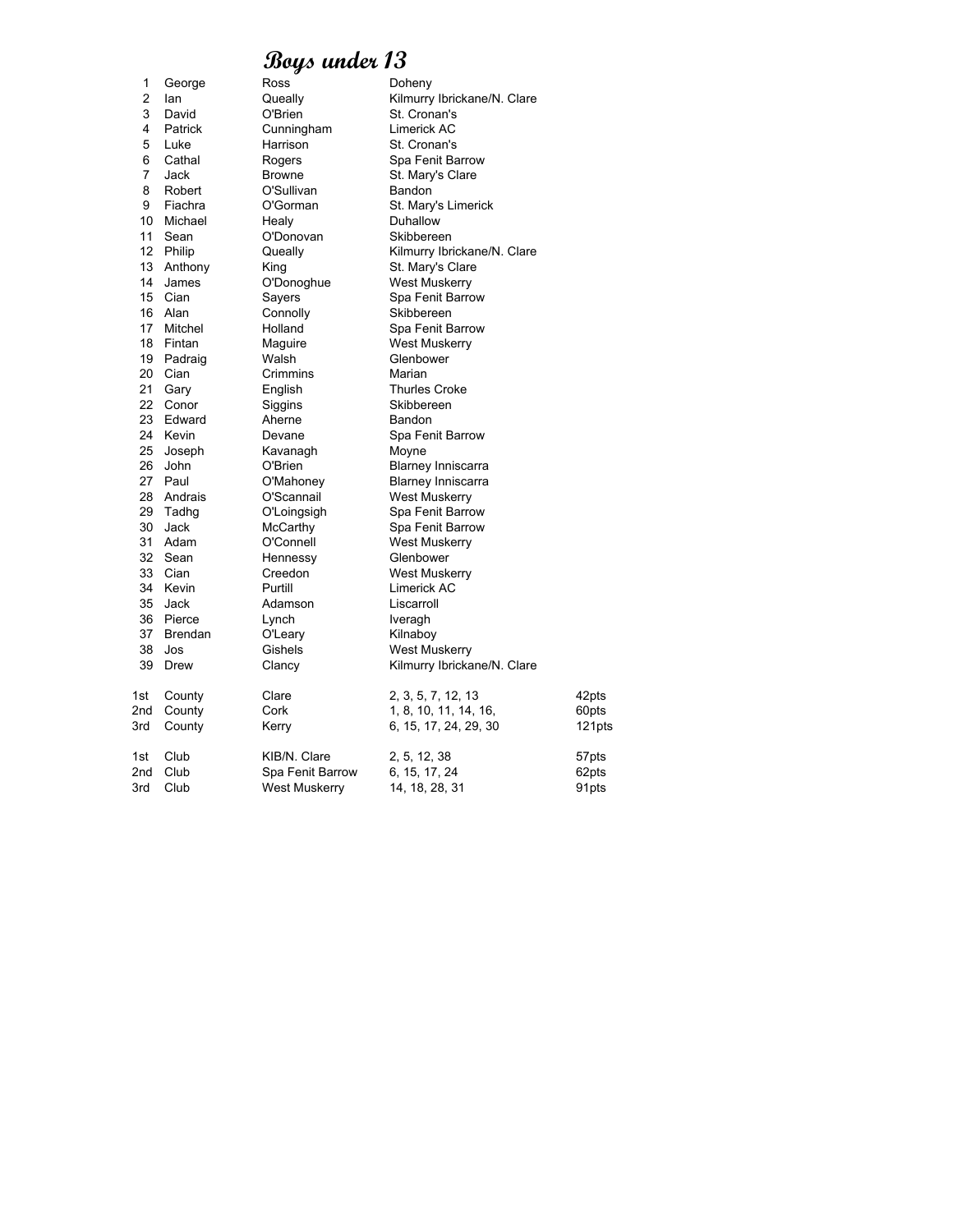| 1               | Sharon    | O'Mahoney                | St. Brendan's          |        |
|-----------------|-----------|--------------------------|------------------------|--------|
| 2               | Emma      | Hennessy                 | Youghal                |        |
| 3               | Erica     | Kiely                    | K.C.K.                 |        |
| 4               | Grace     | Lynch                    | Iveragh                |        |
| 5               | Suzanne   | Kelly                    | Kilnaboy               |        |
| 6               | Claire    | Hogan                    | St. Flannan's          |        |
| 7               | Michelle  | Horgan                   | West Muskerry          |        |
| 8               | Una       | Marley                   | Youghal                |        |
| 9               | Emma      | Flavin                   | Youghal                |        |
| 10              | Patricia  | Curtin                   | Youghal                |        |
| 11              | Liz       | Prout                    | Bandon                 |        |
| 12              | Ciara     | <b>Broderick Farrell</b> | Youghal                |        |
| 13              | Maebh     | Hogan                    | Ennis Track            |        |
| 14              | Lisa      | O'Connor                 | Kilnaboy               |        |
| 15              | Phil      | Healy                    | Bandon                 |        |
| 16              | Elaine    | Keane                    | Doheny                 |        |
| 17              | Aine      | Weldon                   | Bandon                 |        |
| 18              | Charlette | Ryan                     | St. Cronan's           |        |
| 19              | Siobhan   | Cox                      | Bandon                 |        |
| 20              | Shauna    | Mullane                  | Kilnaboy               |        |
| 21              | Marie     | Ryan                     | St. Cronan's           |        |
| 22              | Michelle  | Cronin                   | Doheny                 |        |
| 23              | Chloe     | Curtin                   | Kilnaboy               |        |
| 24              | Chloe     | O'Leary                  | Bandon                 |        |
| 25              | Colette   | O'Leary                  | Kilnaboy               |        |
| 26              | Jessica   | Nolan                    | Skibbereen             |        |
| 27              | Ciara     | Reidy                    | Kilnaboy               |        |
| 28              | Niamh     | Daly                     | Youghal                |        |
| 29              | Niamh     | Harte                    | Skibbereen             |        |
| 1st             | County    | Cork A                   | 2, 7, 9, 10, 11, 12    | 51pts  |
| 2nd             | County    | Clare                    | 5, 13, 14, 18, 20, 21  | 91pts  |
| 3rd             | County    | Cork B                   | 15, 16, 17, 19, 22, 24 | 113pts |
| 1st             | Club      | Youghal                  | 2, 9, 10, 12           | 33pts  |
| 2 <sub>nd</sub> | Club      | Kilnaboy                 | 5, 14, 20, 23          | 62pts  |
| 3rd             | Club      | Bandon                   | 11, 15, 17, 24         | 67pts  |
|                 |           |                          |                        |        |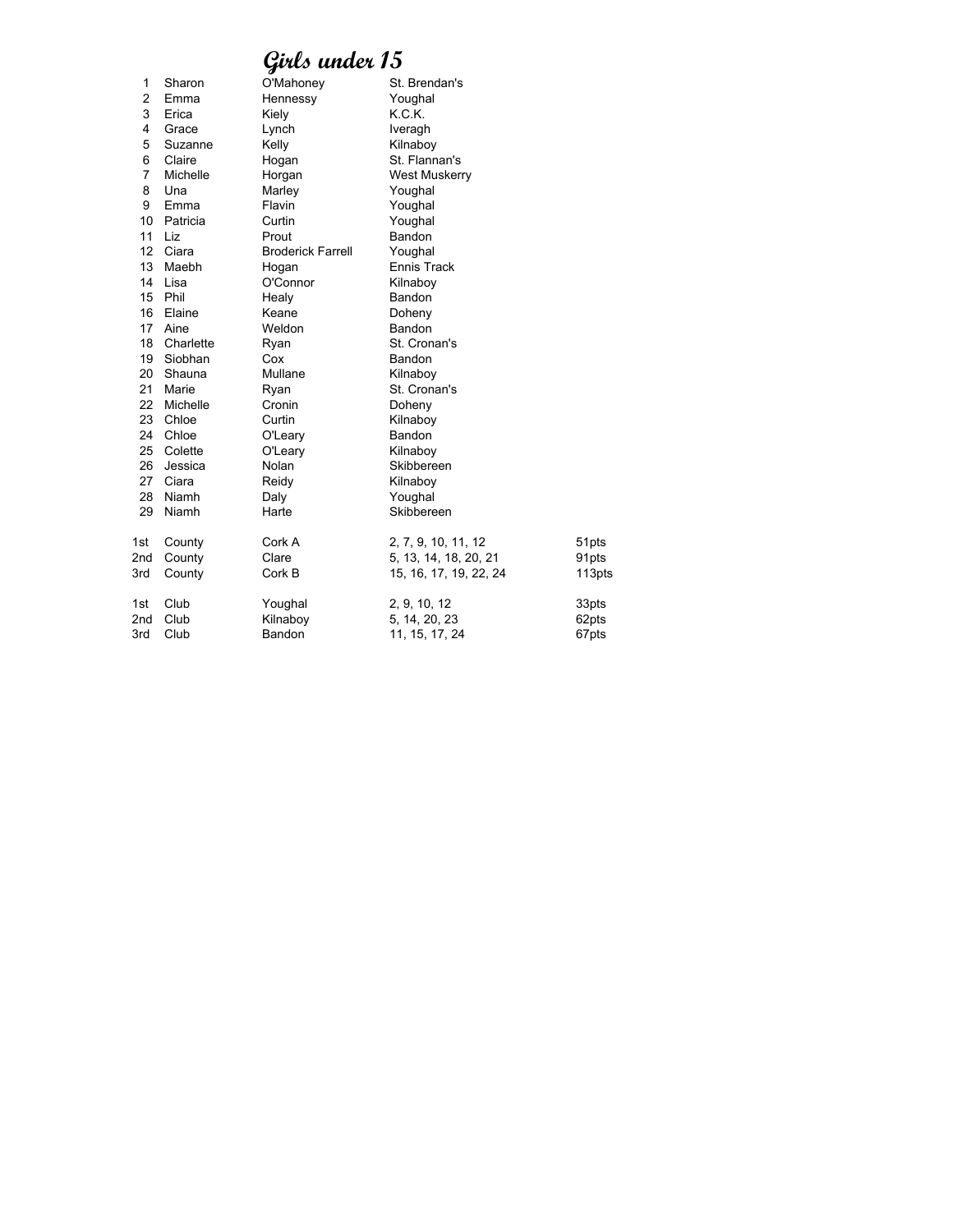| 1               | Alan     | Ryan            | <b>Tipp Town</b>      |       |
|-----------------|----------|-----------------|-----------------------|-------|
| 2               | Eoin     | Enright         | <b>St Cronans</b>     |       |
| 3               | Cathal   | Keating         | Iveragh               |       |
| 4               | Ciaran   | McElhinney      | Bantry                |       |
| 5               | Daniel   | Walsh           | Glenbower             |       |
| 6               | David    | Whelan          | Glenbower             |       |
| 7               | Ciaran   | Everard         | Bandon                |       |
| 8               | Owen     | Casey           | Bandon                |       |
| 9               | Jeremy   | Lynch           | Listowel              |       |
| 10              | Conor    | Cleary          | <b>St Cronans</b>     |       |
| 11              | Jamie    | Fouhy           | Carraig na Bhfear     |       |
| 12              | Chris    | <b>Baeuchie</b> | Bantry                |       |
| 13              | Aidan    | Scanlon         | Glenbower             |       |
| 14              | Luke     | Evans           | St. Brendan's         |       |
| 15              | Mark     | Taylor          | St. Cronan's          |       |
| 16              | Kevin    | Connellan       | St. Cronan's          |       |
| 17              | Daniel   | Healy           | Killarney             |       |
| 18              | Eamon    | Lenihan         | Marian                |       |
| 19              | Miceal   | O'Loughlin      | St. Cronan's          |       |
| 20              | Eamon    | Chesser         | Ennis Track           |       |
| 21              | Daniel   | O'Leary         | Gneeveguilla          |       |
| 22              | Conor    | Slattery        | St. Brendan's         |       |
|                 | 23 Aidan | O'Sullivan      | Gneeveguilla          |       |
| 24              | Roland   | Pika            | Limerick AC           |       |
| 25              | Aaron    | Hennessy        | Glenbower             |       |
| 26              | Tomasz   | Cybulski        | Limerick AC           |       |
| 1st             | County   | Cork            | 4, 5, 6, 7, 8, 11     | 41pts |
| 2 <sub>nd</sub> | County   | Clare           | 2, 10, 15, 16, 18, 19 | 80pts |
| 3rd             | County   | Kerry           | 3, 9, 14, 17, 21, 22  | 86pts |
| 1st             | Club     | Glenbower       | 5, 6, 8, 13           | 32pts |
| 2nd             | Club     | St. Cronan's    | 2, 10, 15., 16        | 43pts |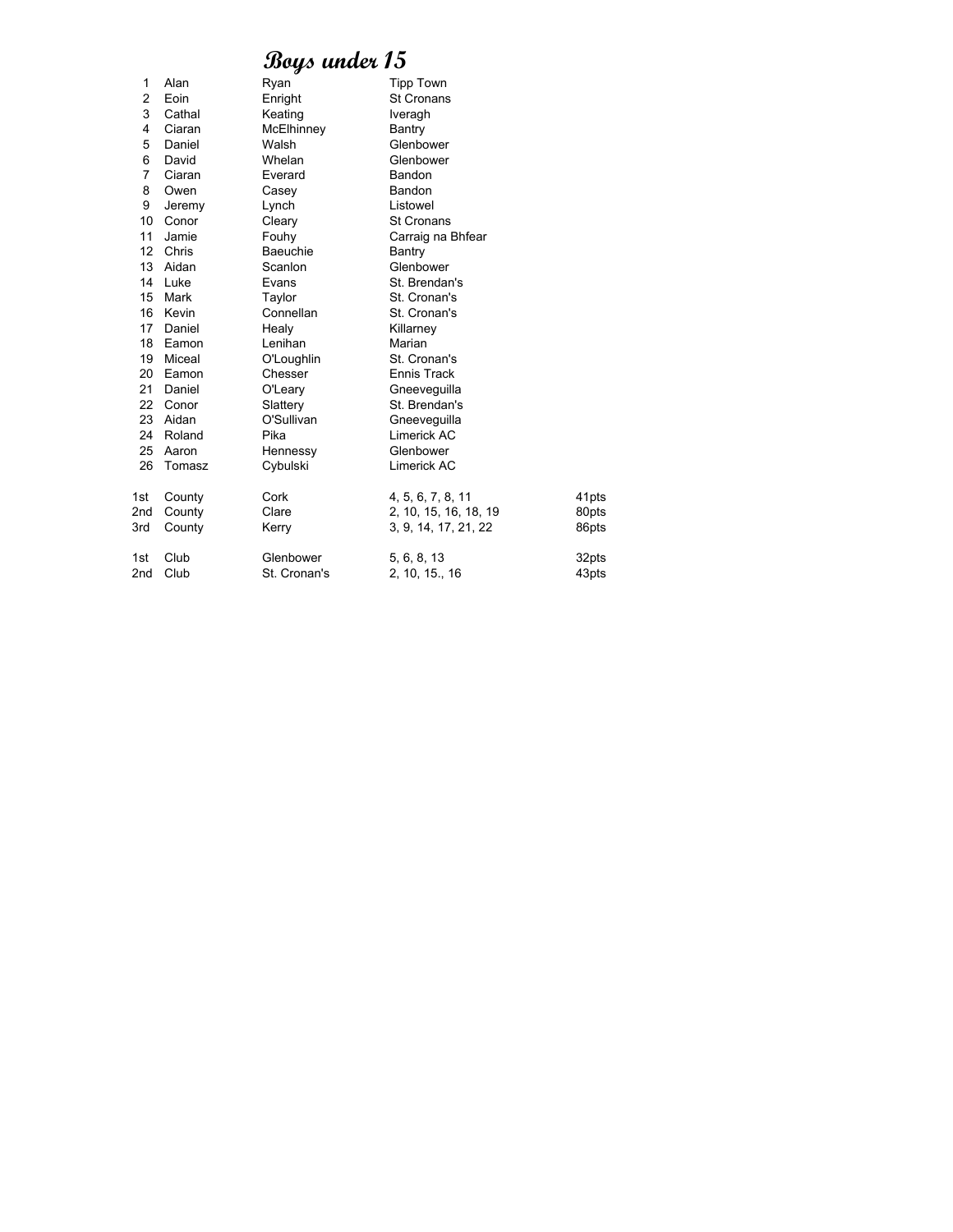| 1   | Niamh    | Richardson         | Bilboa               |       |
|-----|----------|--------------------|----------------------|-------|
| 2   | Jade     | Looby              | Clonmel              |       |
| 3   | Kate     | Rodgers            | Spa Fenit Barrow     |       |
| 4   | Leigh    | Murphy             | Limerick A C         |       |
| 5   | Treasa   | Ni Shuilleabhain   | Bantry               |       |
| 6   | Grainne  | Dineen             | Gneeveguilla         |       |
| 7   | Danielle | Downey             | <b>West Muskerry</b> |       |
| 8   | Shauna   | Lynch              | West Muskerry        |       |
| 9   | Aoife    | McInerney          | Limerick A C         |       |
| 10  | Eve      | O'Mahoney          | <b>BIAC</b>          |       |
| 11  | Carol    | Kelly              | Kilnaboy             |       |
| 12  | Rachel   | <b>Birdthistle</b> | Limerick A C         |       |
| 13  | Elena    | McLeod             | Limerick A C         |       |
| 1st | County   | Limerick           | 1, 4, 9, 12, 13      |       |
| 2nd | County   | Cork               | 5, 7, 8, 10          |       |
| 1st | Club     | Limerick AC        | 4, 9, 12, 13         | 38pts |
|     |          |                    |                      |       |

| 1   | Damien         | Landers        | St. Cronans                 |       |
|-----|----------------|----------------|-----------------------------|-------|
| 2   | Michael        | <b>Brennan</b> | Spa Fenit Barrow            |       |
| 3   | Cian           | Daly           | Doheny                      |       |
| 4   | Cian           | O'Driscoll     | Skibbereen                  |       |
| 5   | <b>Brendan</b> | Lynch          | W. Muskerry                 |       |
| 6   | Shane          | O'Loughlin     | Kilnaboy                    |       |
| 7   | Michael        | Forde          | St. Cronans                 |       |
| 8   | Bill           | Creamer        | <b>Bilboa</b>               |       |
| 9   | Colm           | Murphy         | Iveragh                     |       |
| 10  | Seamas         | <b>Brosnan</b> | An Riocht                   |       |
| 11  | Thomas         | Ryan           | Dooneen                     |       |
| 12  | Aaron          | Kenny          | Youghal                     |       |
| 13  | Richard        | Fogarty        | Moyne                       |       |
| 14  | Miceal         | O'Neill        | Gneeveguilla                |       |
| 15  | Darren         | Coleman        | Liscarroll                  |       |
| 16  | David          | Curtin         | Kilmurry Ibrickane/N. Clare |       |
| 17  | Padraig        | McCarthy       | Kilmurry Ibrickane/N. Clare |       |
| 18  | Kieran         | O'Leary        | Kilnaboy                    |       |
| 19  | Eamon          | O'Regan        | Youghal                     |       |
| 20  | Michael        | Cronin         | Youghal                     |       |
| 21  | Philip         | Doherty        | Youghal                     |       |
| 22  | Seamus         | Carew          | Limerick AC                 |       |
| 23  | Timmy          | O'Keefe        | Limerick AC                 |       |
| 24  | Richard        | Cunningham     | Limerick AC                 |       |
| 25  | Michael        | O'Regan        | Bantry                      |       |
| 26  | Sean           | Curtin         | Gneeveguilla                |       |
| 27  | Gavin          | Crowley        | Gneeveguilla                |       |
| 28  | Kevin          | Murphy         | Gneeveguilla                |       |
| 1st | County         | Cork           | 3, 4, 5, 12, 15, 19         | 58pts |
| 2nd | County         | Clare          | 1, 6, 7, 16, 17, 18         | 65pts |
| 3rd | County         | Kerry          | 2, 9, 10, 14, 26, 27        | 88pts |
| 1st | Club           | Youghal        | 12, 19, 20, 21              | 72pts |
| 2nd | Club           | Gneevequilla   | 14, 26, 27, 28              | 95pts |